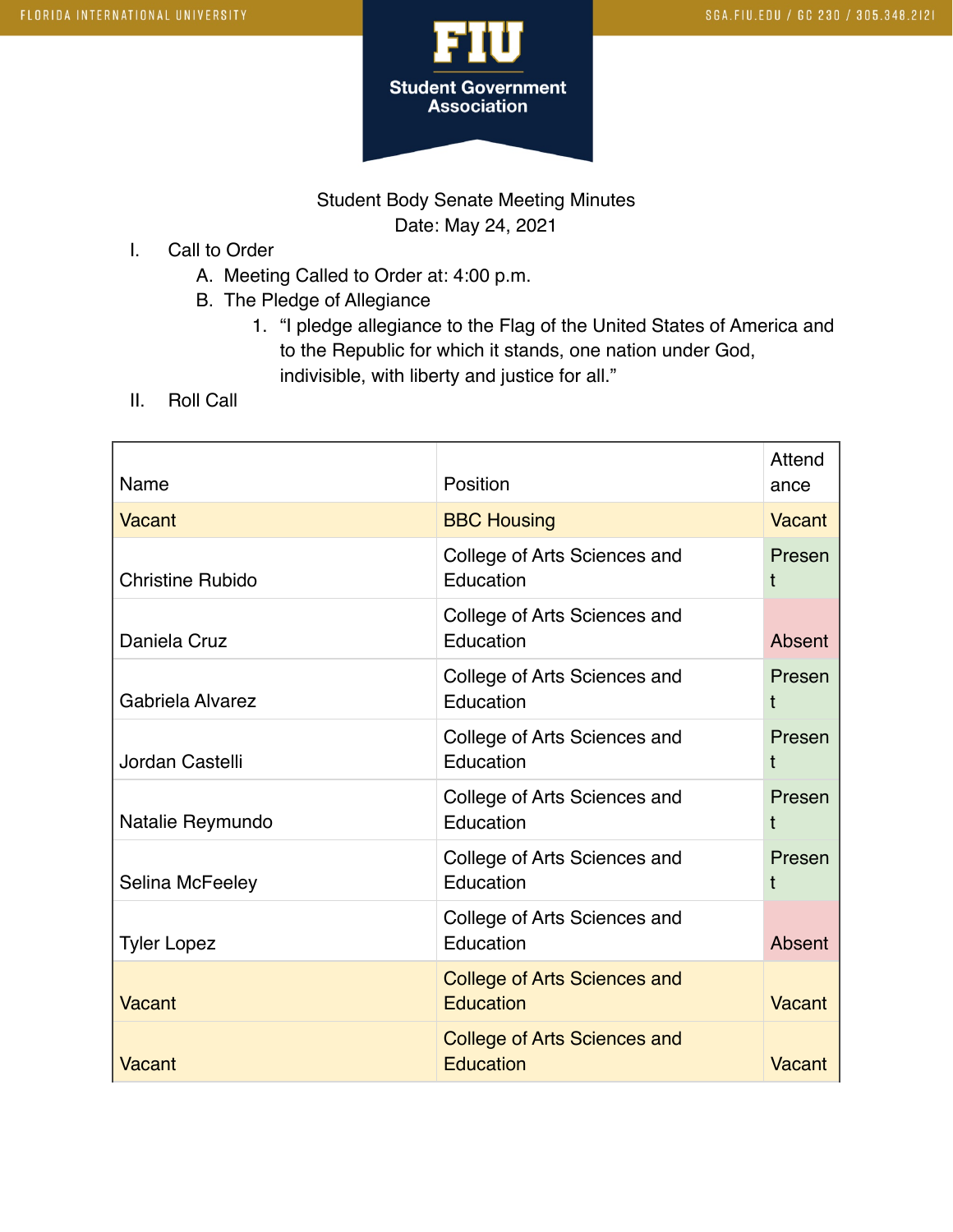| <b>Vacant</b>              | <b>College of Arts Sciences and</b><br><b>Education</b>      | <b>Vacant</b> |
|----------------------------|--------------------------------------------------------------|---------------|
| Valentina Cassanova        | College of Arts Sciences and<br>Education                    | Presen<br>t   |
| Alejandro Suarez           | <b>College of Business</b>                                   | Presen<br>t   |
| Kristina Khudiakova        | <b>College of Business</b>                                   | Absent        |
| Mariapaz Grijalba          | <b>College of Business</b>                                   | Presen<br>t   |
| Rodrigo Alea               | <b>College of Business</b>                                   | Absent        |
| Sergio Reyes               | <b>College of Business</b>                                   | Presen<br>t   |
| Gabriela Tovar             | <b>College of Communication</b><br>Architecture and the Arts | Absent        |
| <b>Ivette Suarez</b>       | College of Communication<br>Architecture and the Arts        | Absent        |
| <b>Cristhofer Lugo</b>     | College of Engineering and<br>Computing                      | Presen<br>t   |
| <b>Vacant</b>              | College of Engineering and<br>Computing                      |               |
| <b>Hervangelot Lordeus</b> | College of Engineering and<br>Computing                      | Presen<br>t   |
| <b>Natalie Meneses</b>     | College of Engineering and<br>Computing                      | Presen<br>t   |
| <b>Celesse Temes</b>       | College of Hospitality and Tourism<br>Management             | Presen<br>t   |
| Natalie Lahera             | College of Law                                               | Absent        |
| Manuela Jaramillo          | College of Medicine                                          | Presen<br>t   |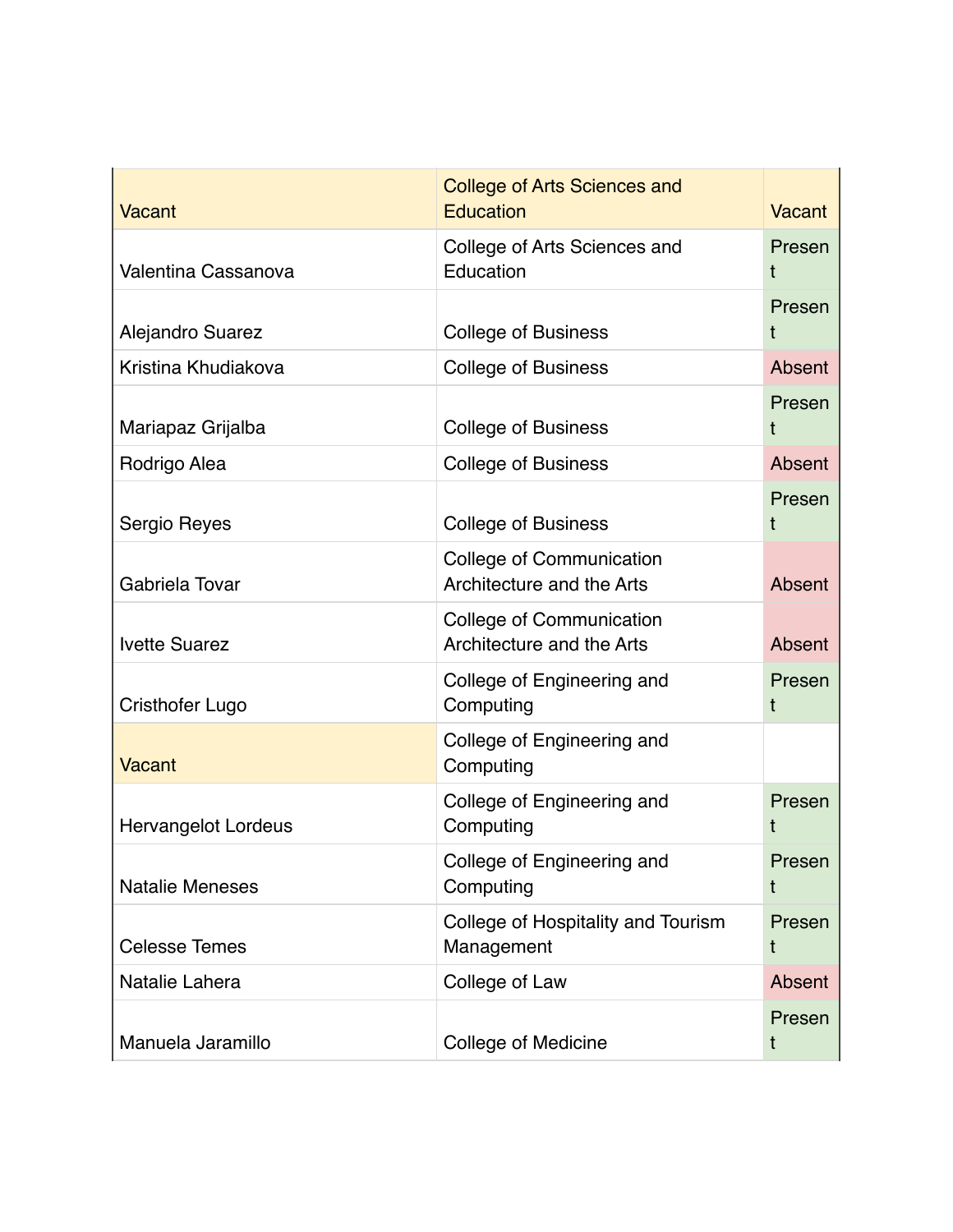| Joshua Lovo-Morales     | College of Nursing and Health<br><b>Sciences</b>     | Absent        |
|-------------------------|------------------------------------------------------|---------------|
| <b>Tyra Moss</b>        | College of Public Health and Social<br><b>Work</b>   | Presen<br>Ť   |
|                         |                                                      | Presen        |
| Joshua Mandall          | <b>Graduate School</b>                               | t             |
| Vacant                  | <b>Graduate School</b>                               | Vacant        |
| Vacant                  | <b>Graduate School</b>                               | Vacant        |
| Vacant                  | <b>Graduate School</b>                               | Vacant        |
| <b>Vacant</b>           | <b>Graduate School</b>                               | Vacant        |
| Alexander Collado       | <b>Honors College</b>                                | Absent        |
| Vacant                  | <b>Lower Division BBC</b>                            | Vacant        |
| Vacant                  | <b>Lower Division MMC</b>                            | Vacant        |
| Jacob Bharat            | <b>MMC Housing</b>                                   | Presen<br>t   |
| <b>Sebastian Aviles</b> | <b>MMC Housing</b>                                   | Presen<br>t   |
| <b>Taylor Sokolosky</b> | <b>MMC Housing</b>                                   | Absent        |
| <b>Vacant</b>           | <b>Online Student</b>                                | Vacant        |
| <b>Alexander Sutton</b> | School of International and Public<br><b>Affairs</b> | Presen<br>t   |
| David Luis              | School of International and Public<br><b>Affairs</b> | Presen<br>t   |
| Sadie Testa-Secca       | School of International and Public<br><b>Affairs</b> | Presen<br>t   |
| <b>Vacant</b>           | <b>Upper Division BBC</b>                            | <b>Vacant</b> |
| Vacant                  | <b>Upper Division BBC</b>                            | Vacant        |
|                         | <b>Upper Division MMC</b>                            | Absent        |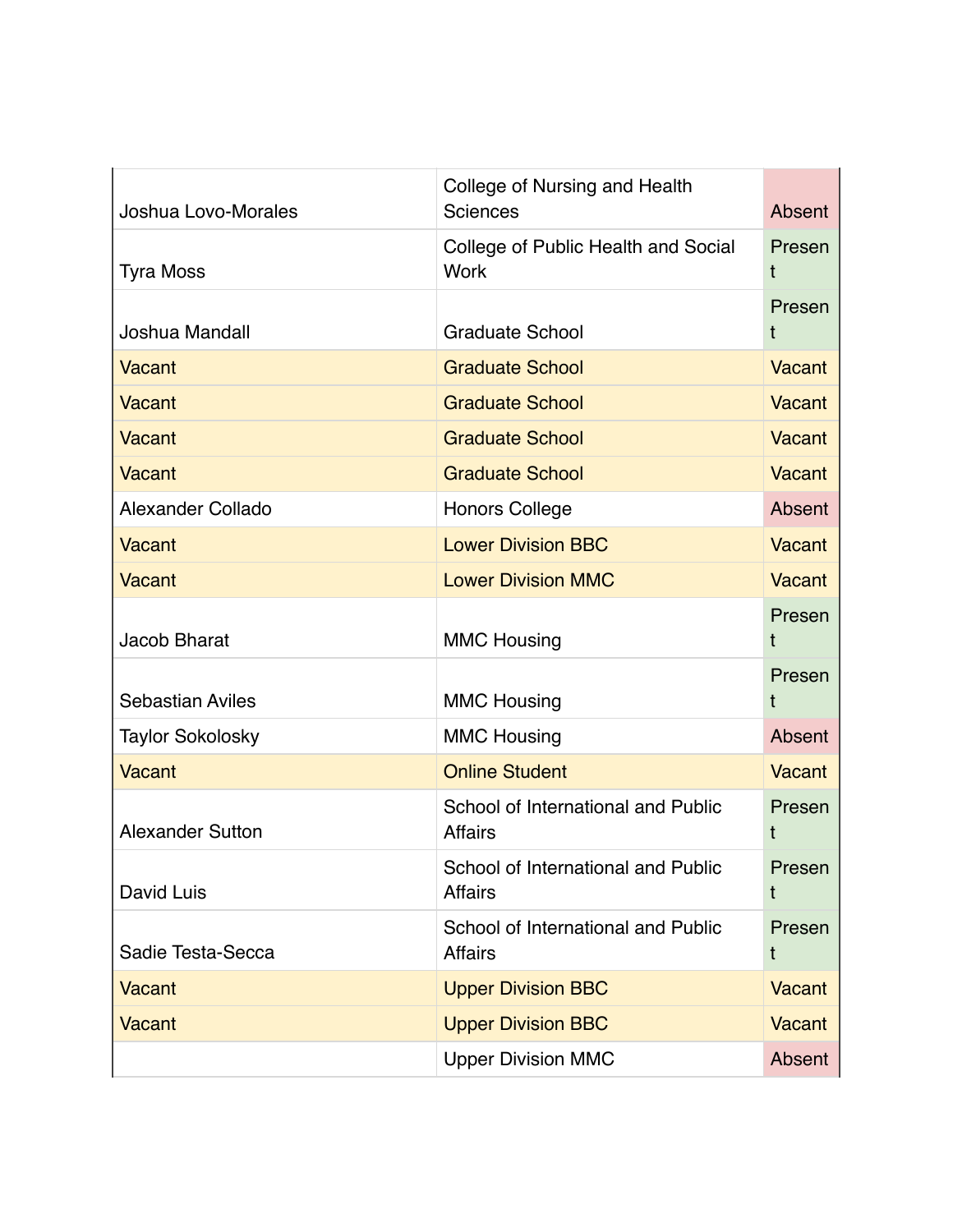| Nicholas Pastrana                      | <b>Upper Division MMC</b> | Presen |
|----------------------------------------|---------------------------|--------|
|                                        |                           | 22     |
| TOTAL NUMBER OF SENATORS PRESENT       |                           |        |
| <b>TOTAL NUMBER OF SENATORS ABSENT</b> |                           |        |
| TOTAL NUMBER OF SENATE SEATS VACANT    |                           |        |
|                                        |                           |        |
| <b>Quorum Not Established</b>          |                           |        |
|                                        |                           |        |

- III. Approval of Minutes from Last Meeting A. 5/17/2021
- IV. Adoption of the Agenda A.
	-
- V. Invited Speakers
	- A.
- VI. Committee Reports
	- A. Appropriations Committee
	- B. Graduate and Professional Student Committee
	- C. University Sustainability and Innovation Committee
	- D. Health and Well-Being Committee
	- E. Student Life and Academic Concerns Committee
	- F. Committee on Rules and Administration
- VII. Executive Board Reports
	- A. Student Body President
	- B. Senate President
		- 1. Writing Legislation Presentation
	- C. Senate President Pro-Tempore
	- D. Senate Floor Leader
	- E. Student Body Vice President
	- F. Comptroller
	- G. Executive Administrator
	- H. Governor of the Biscayne Bay Campus
	- I. Chief of Staff
	- J. Chief Justice